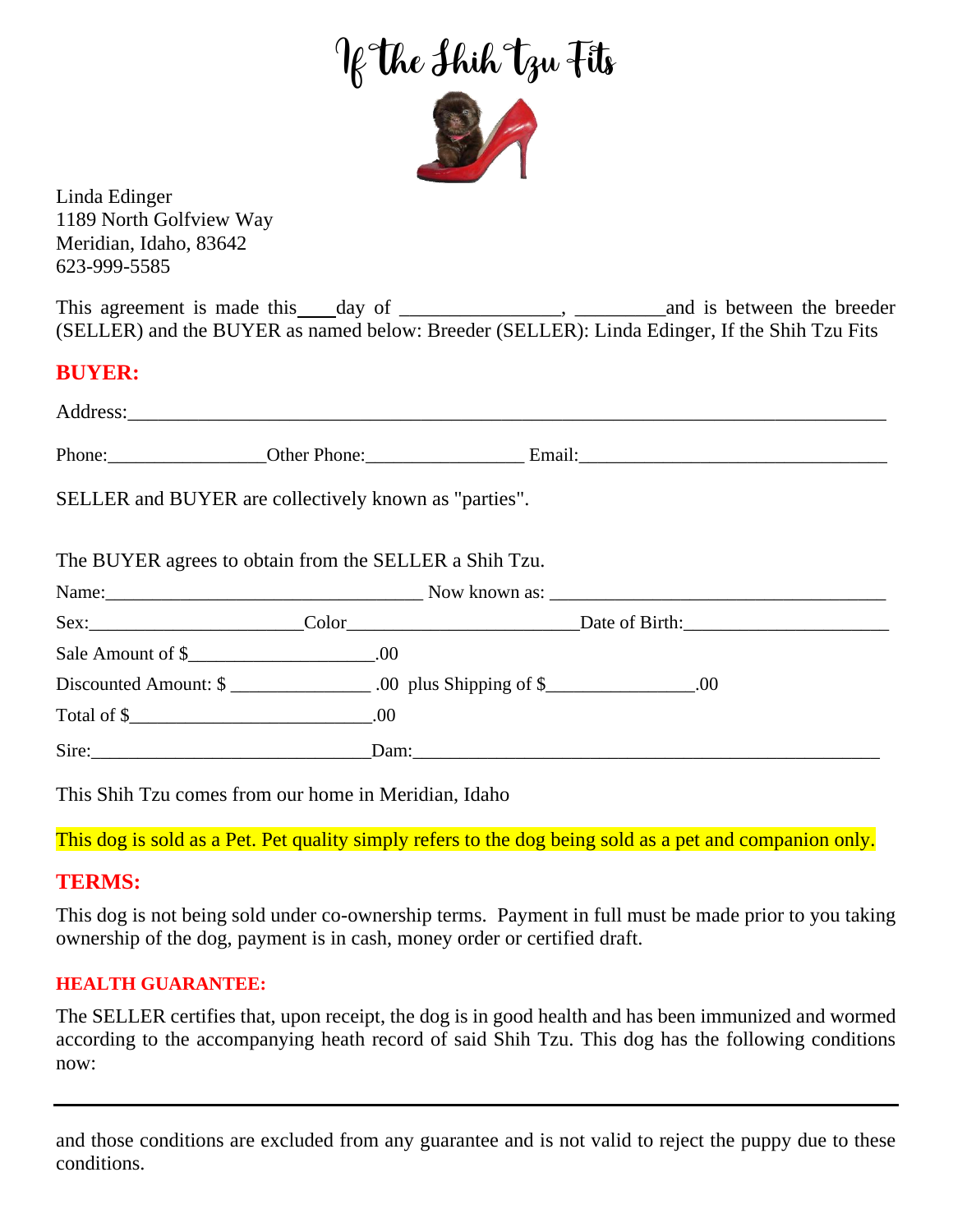# If The Shih Tzu Fits



The BUYER agrees to have the dog examined by your veterinarian at your expense within **3 business days from date of purchase.** If the veterinarian does not give the dog a clean bill of health, BUYER must notify the SELLER immediately.

SELLER reserves the right to have the dog re-examined by our veterinarian at our cost. Any condition that is minor, correctable or a breed related minor condition is not covered and no condition which could go away, or is considered to be a condition which a puppy will likely grow out of is covered.

If the dog is then found not to be in good health, SELLER will resume possession if this is agreeable to both parties.

SELLER does not accept responsibility for contagious disease diagnosed after 3 business days from date of purchase. Hip and elbow dysplasia and pathological spinal disorder is covered for 1 year from date of purchase with the same conditions as above in effect. Your dog has been tested and examined for many conditions to assure his health. Heat stroke, exhaustion, dehydration and other heat related conditions are not covered in any way. Remember that a Shih Tzu can over heat quickly and easily and may die as a result of overheating. **He/ She must be an indoor dog.**

A one year after sale "replacement warranty" is given for any life-threatening congenital disease that causes said puppy to expire. Purchaser must provide written documentation from their vet after having a necropsy performed at the purchaser's expense that the death was in fact caused from a genetic defect. Purchaser agrees to send the notarized vet's report and all medical records for this puppy to breeder's vet. Breeder's vet must confirm and agree with the diagnosis. Breeders will than give the purchaser a replacement puppy of equal value and the same gender, from the next available litter that produces such a puppy. Replacement warranty will be terminated if puppy was found to be abused, neglected or does not have up to date records of vaccinations and fecal records.

Under no circumstances will a puppy be euthanized even on the advice of your vet. Unless the puppy is in immediate distress without first consulting with the SELLER and any finding, x-rays, etc. sent to SELLER's vet. Putting a puppy down without consulting the SELLER/breeder will void the warranty. We have found that there are many vets out there who are just not familiar with these tiny breeds and will advise putting a perfectly healthy puppy to sleep unnecessarily because of something they have never encountered before.

If SELLER's vet agrees that the best option for the puppy is to put it down, a replacement puppy will be given per the terns of this contract. There breeder is not responsible for vet bills or other expenses.

### **THE BUYER'S RESPONSIBILITY:**

The BUYER agrees to take good care of this dog, feed and house the dog properly {indoors}, maintain shots, control the dog on a harness or leash when in public and when off the premises of the dog's home. The dog's outdoor area will be fenced in and secure, or acceptable provisions will be made to assure the dog is safe any time he/she is outdoors. BUYER agrees to give the dog proper physical and emotional care and welfare. The BUYER must agree to house the dog indoors as its primary housing. If the dog is found to be allowed to run freely, running at large, creating a public nuisance, or found to be neglected, abused or allowed to live in poor health or poor conditions the SELLER has all rights to repossession of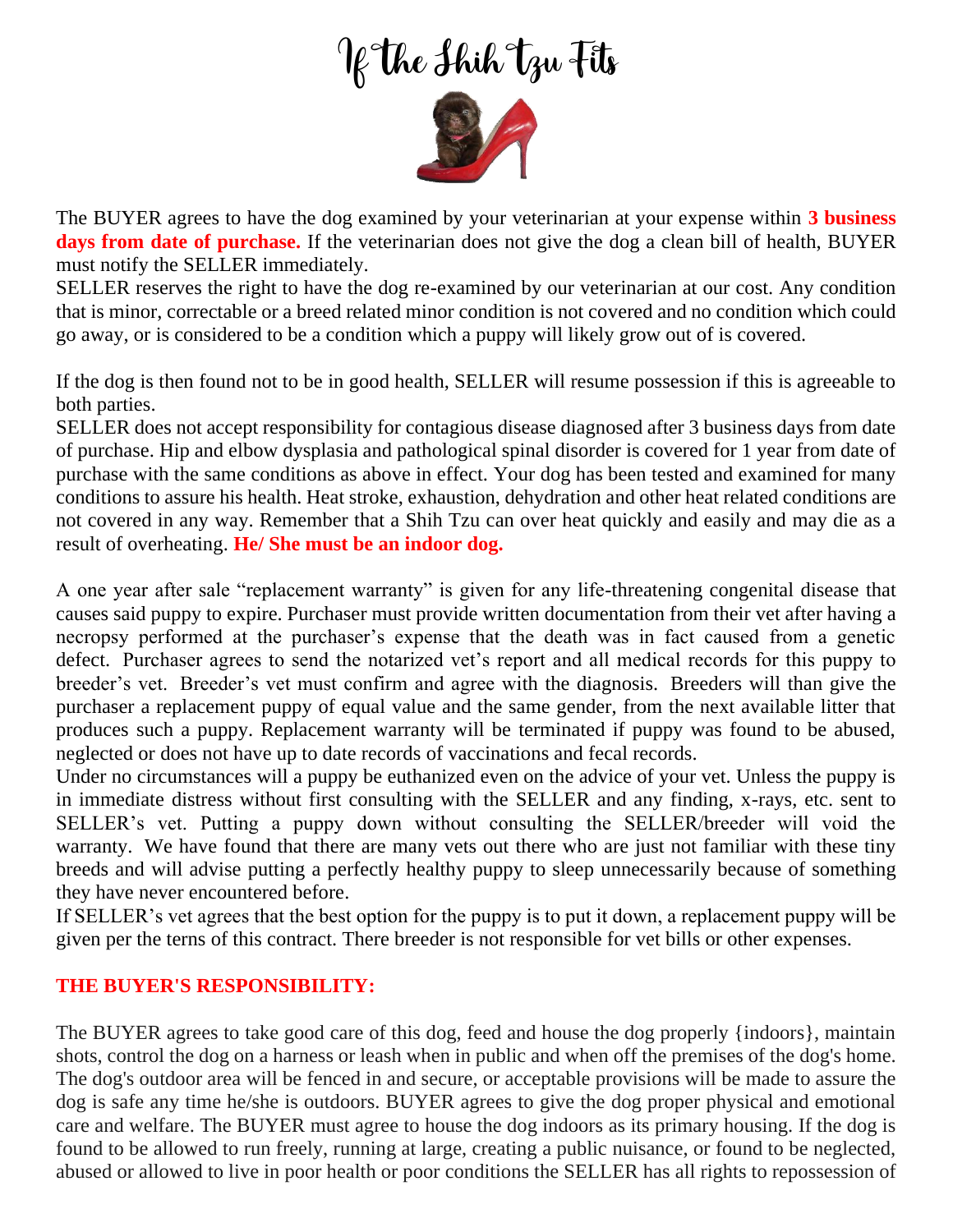If The Shih Tzu Fits



this dog with no refund to the BUYER. The death, injury or loss of said dog due to theft, carelessness, recklessness, abuse, neglect, heat stroke or accident will not entitle the BUYER to any compensation from the SELLER.

This dog is warranted only for the purpose of being a companion animal, not for any other purpose or reasons. No warranty is given to the BUYER for any special purpose or function of this dog. This dog is not to be used for any illegal or immoral activities and is not to be used for any type of puppy-mill, dog farm or other mass producing or money making operation. If BUYER is found in any way to violate this agreement, SELLER reserves the right to reposes the dog at the BUYER Full expense.

## **SPAY/NEUTER AGREEMENT:**

This dog is sold with limited rights (unless otherwise noted).

Permanent ownership of this dog is contingent upon your compliance with this Contract. BUYER must spay/neuter within one year of age. Proof of the spay/neuter must be received by the BUYER within fourteen (14) days after the surgery. In the event that the dog's health does not allow this agreement to be honored, BUYER must be provided with a statement from your veterinarian that this dog is not yet in physical or emotional condition for surgery. Based upon the veterinarian's evaluation of this dog the (BUYER) will contact the veterinarian and establish the earliest date that the procedure can be performed. (BUYER) will notify the BREEDER of this amendment in writing, at which time all other conditions of this agreement will apply and be enforced.

This is the responsibility of the BUYER, not the veterinarian, to ensure that If The Shih Tzu Fits has received verification that the surgery has been performed. Failure to comply with this agreement by the date below, unless otherwise agreed to in writing, will be considered a breach of the Contract, and BUYER will transport this dog back to If the Shih Tzu Fits and will not be entitled to a refund.

By my signature below, I agree to have this dog spayed/neutered by no later than \_\_\_\_\_\_\_\_\_\_\_\_\_\_ and I understand that this spay/neuter agreement is an agreement that this dog will not produce a litter of puppies either as purposely bred or by accidental breeding. I also agree that should puppy not be altered that I will return said puppy back to If The Shih Tzu Fits with no refund.

This dog is to be spayed or neutered (unless otherwise noted). Registration (if offered) will be kept by us until such time that you provide proof that this has be done (must be within 1 year). If the above dog in anyway sires or whelps a litter of puppies. All puppies conceived in the litter becomes the property of the SELLER'S "Linda Edinger, If The Shih Tzu Fits" at the time of whelping. All said puppies and above dog will be care for by the BUYER until 8 weeks of age at the BUYER's expense. At 8 weeks of age the SELLER will be allowed to take procession of the puppies and assumes all responsibility, care and financial burden of the litter after procession takes place. It all puppies are not released to the SELLER